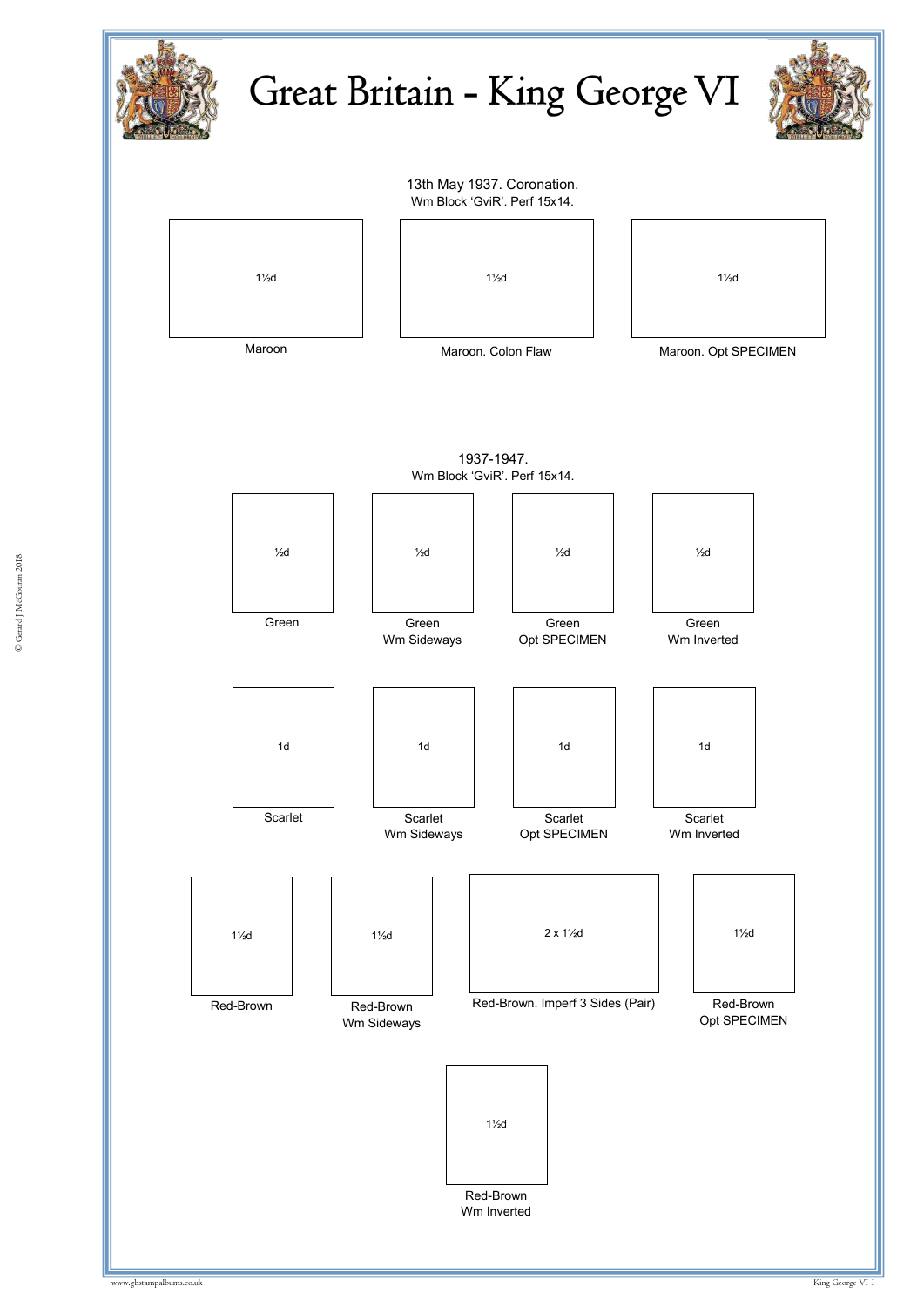## Great Britain - King George VI

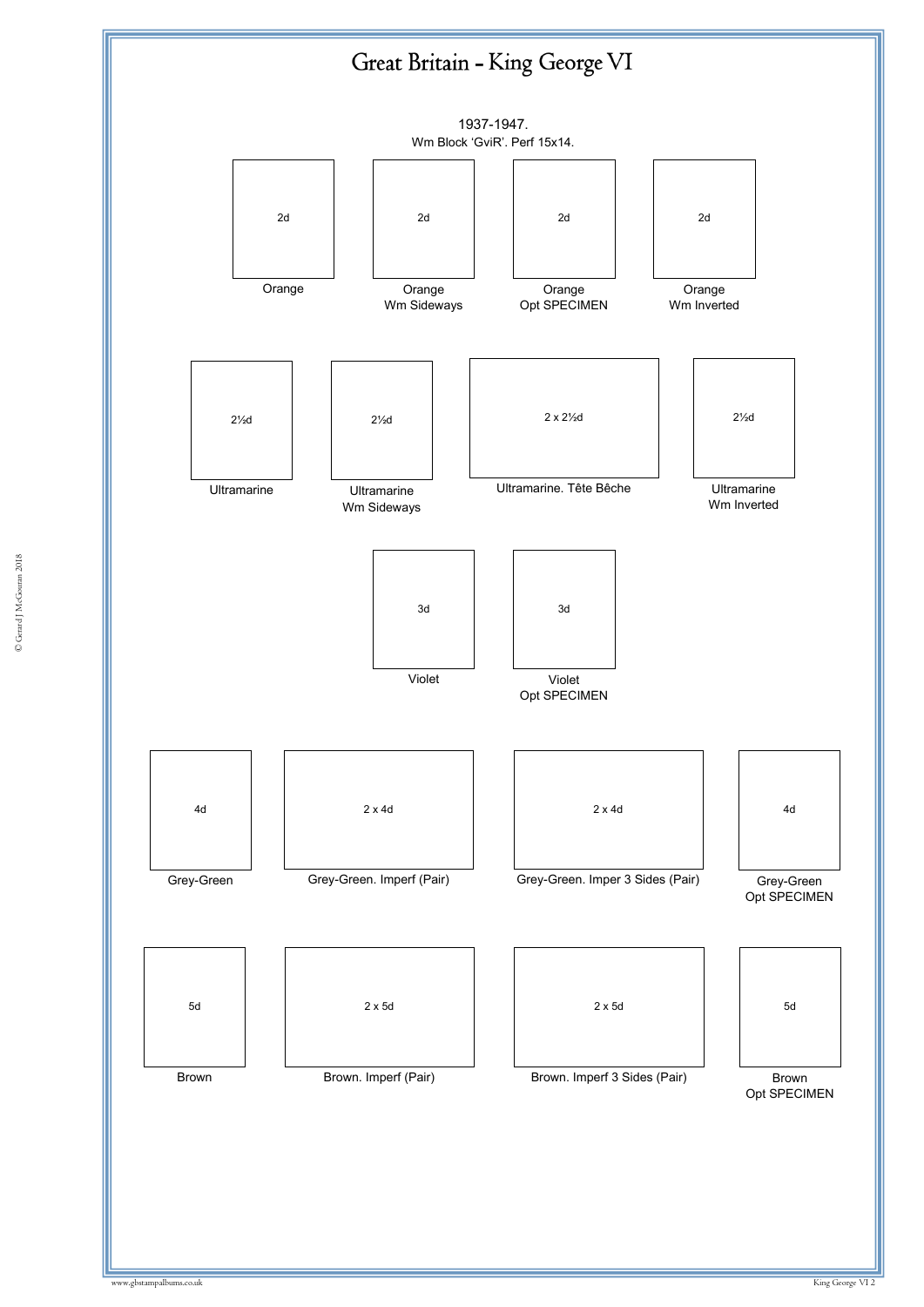

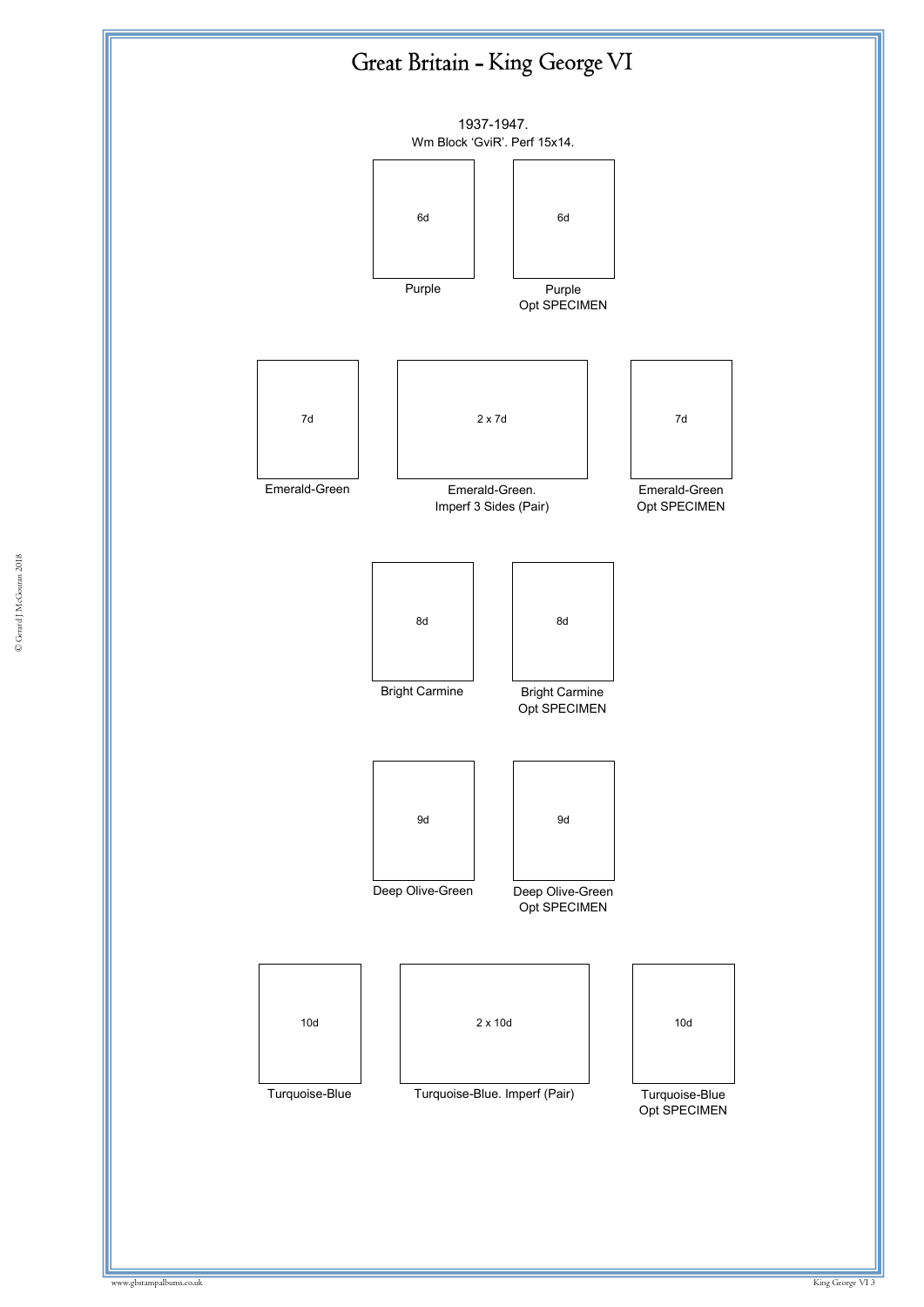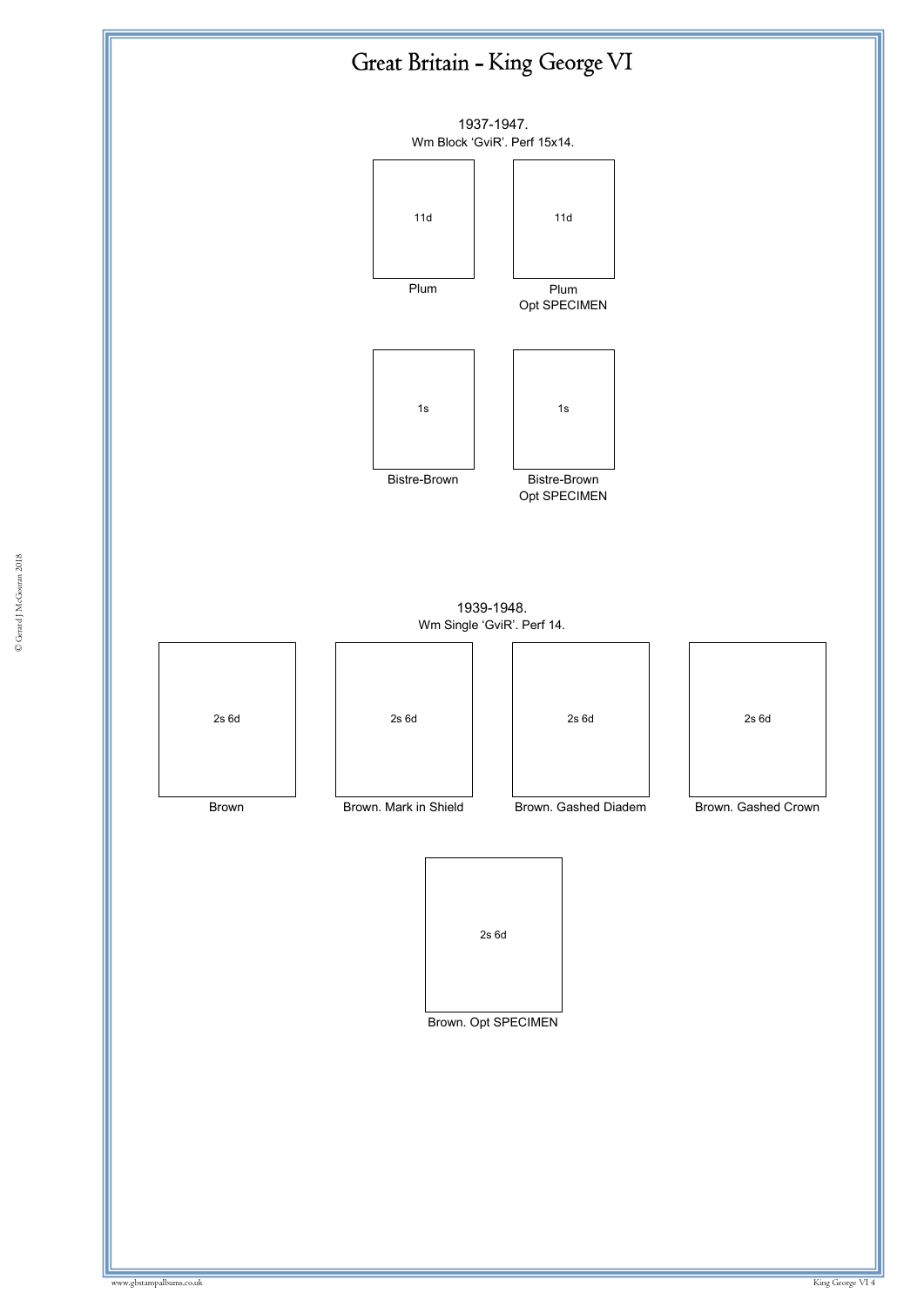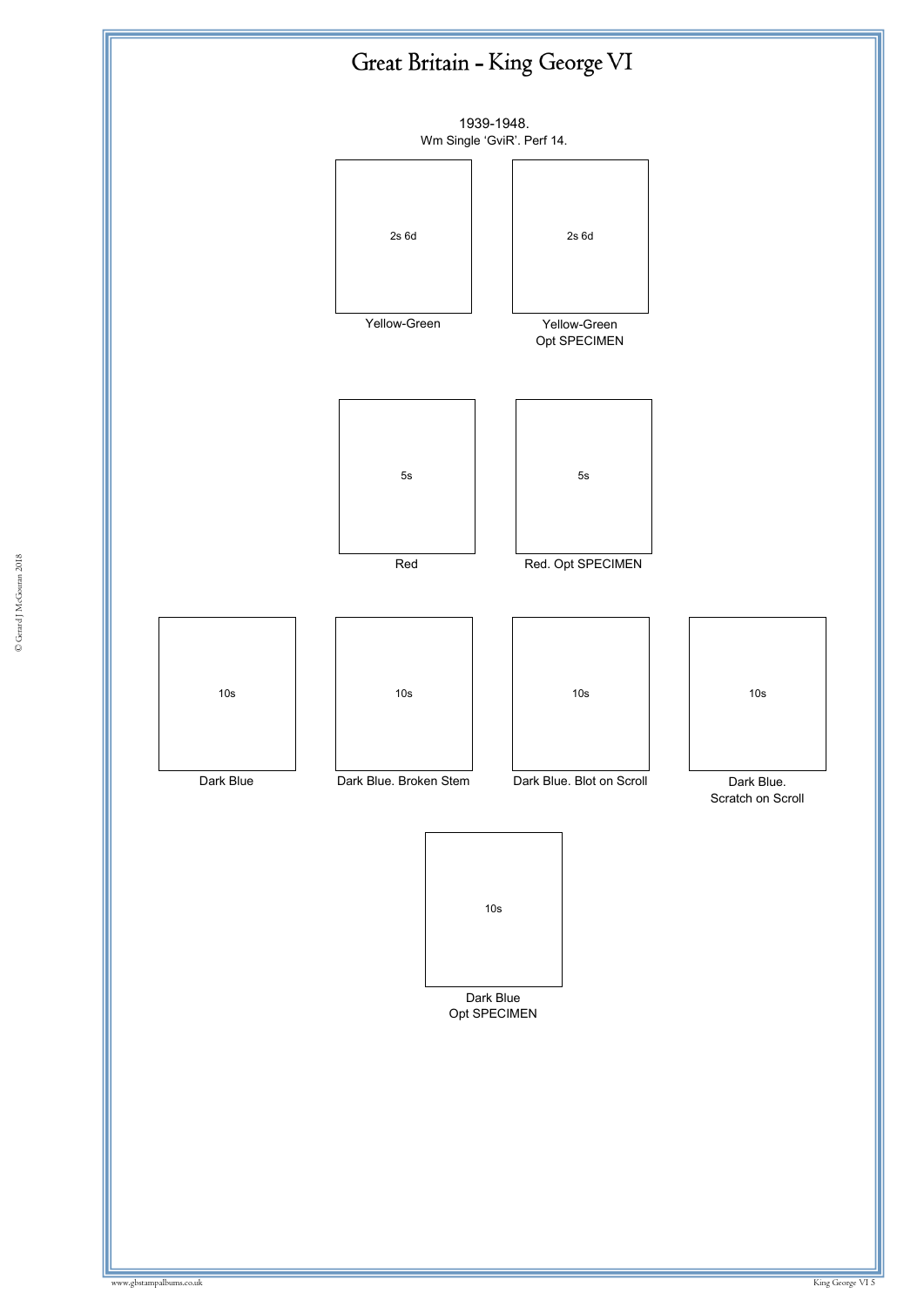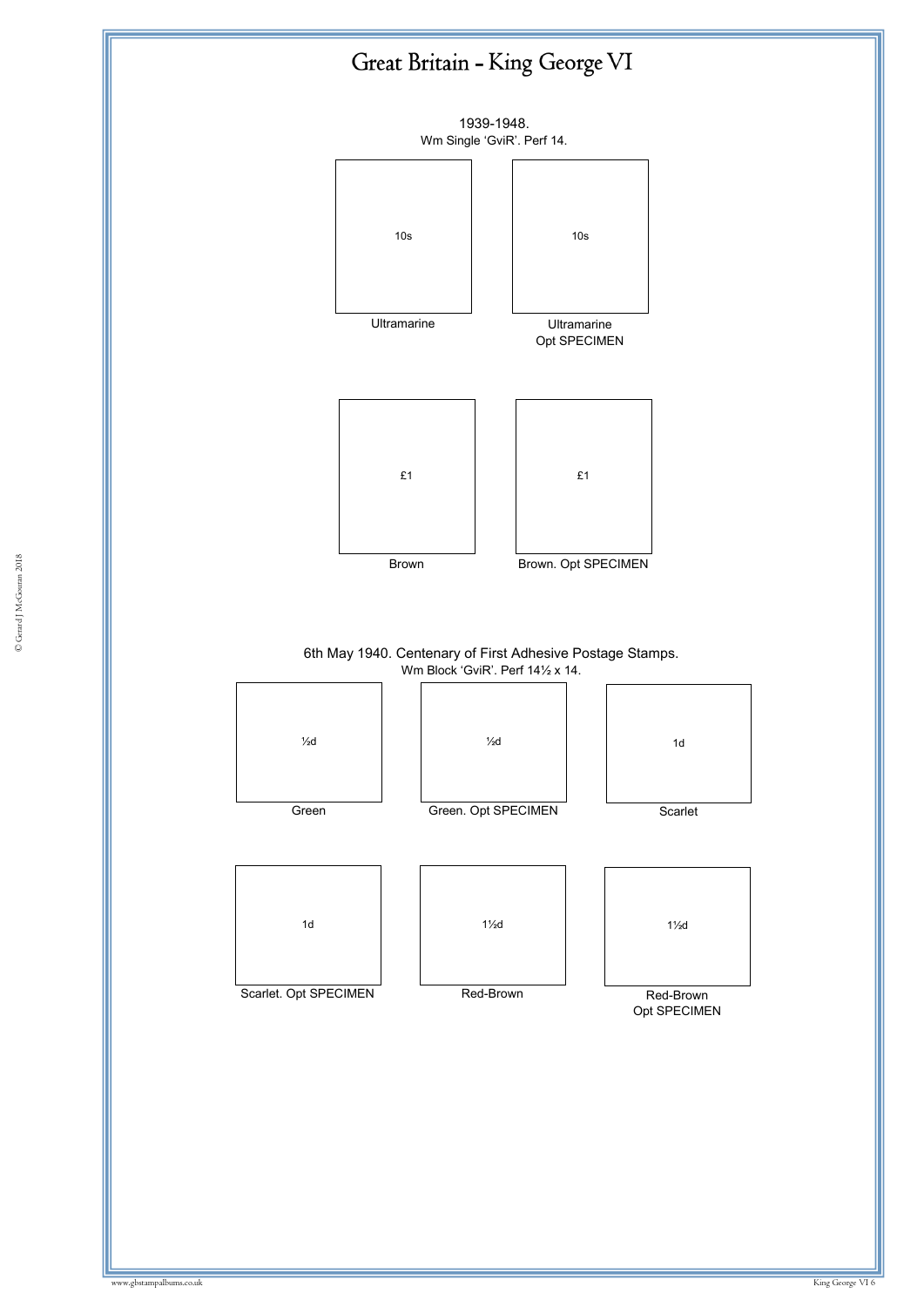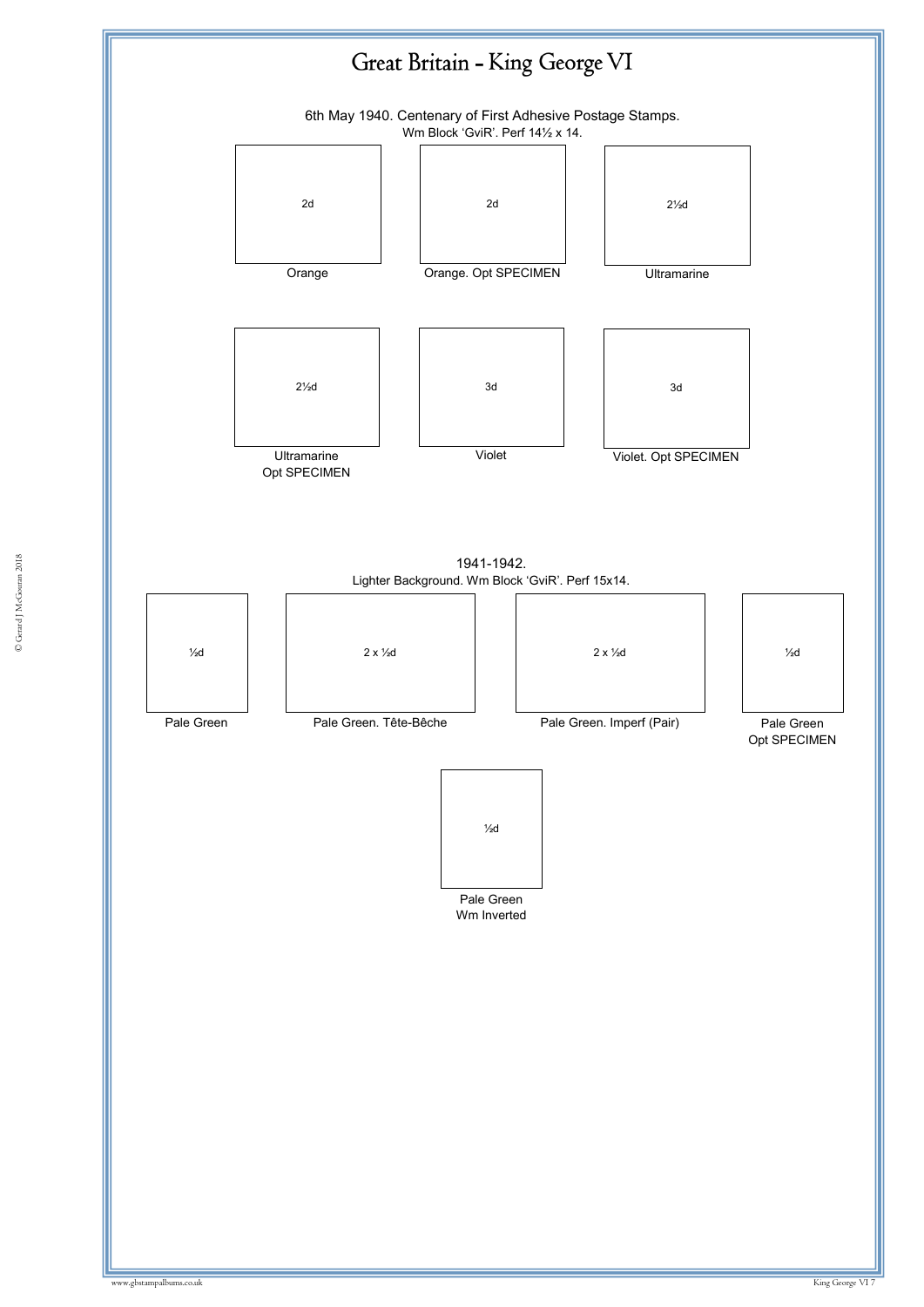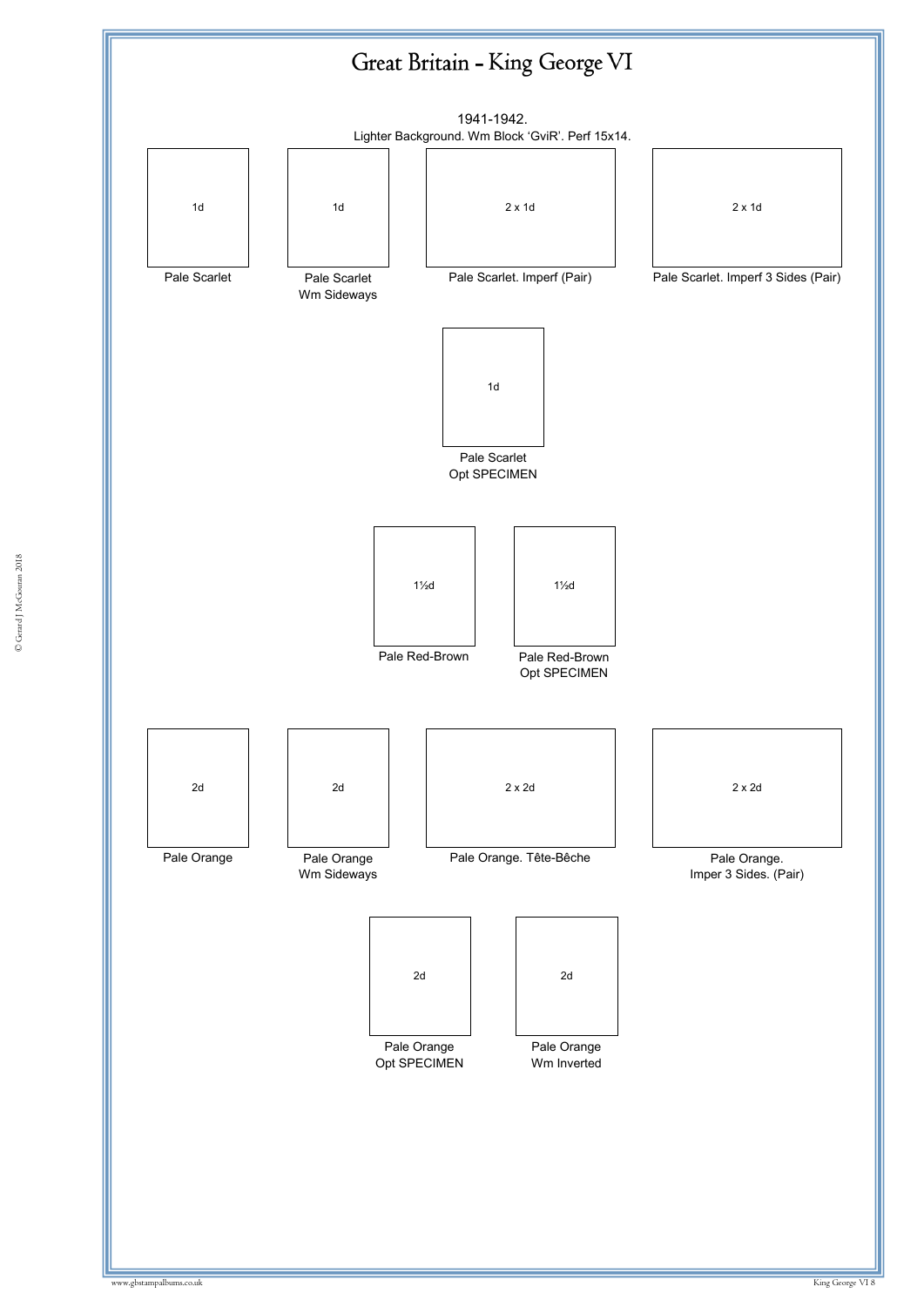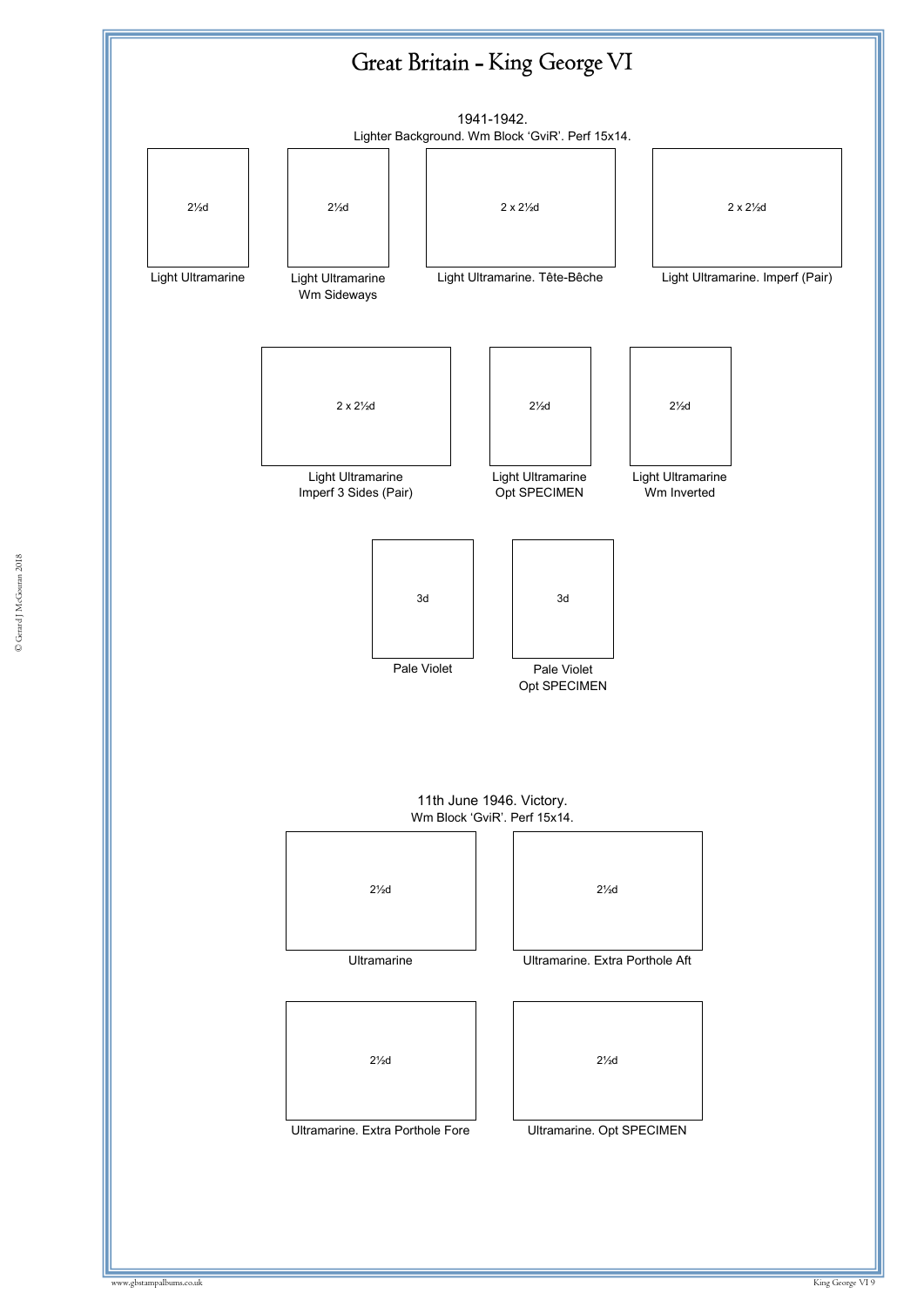

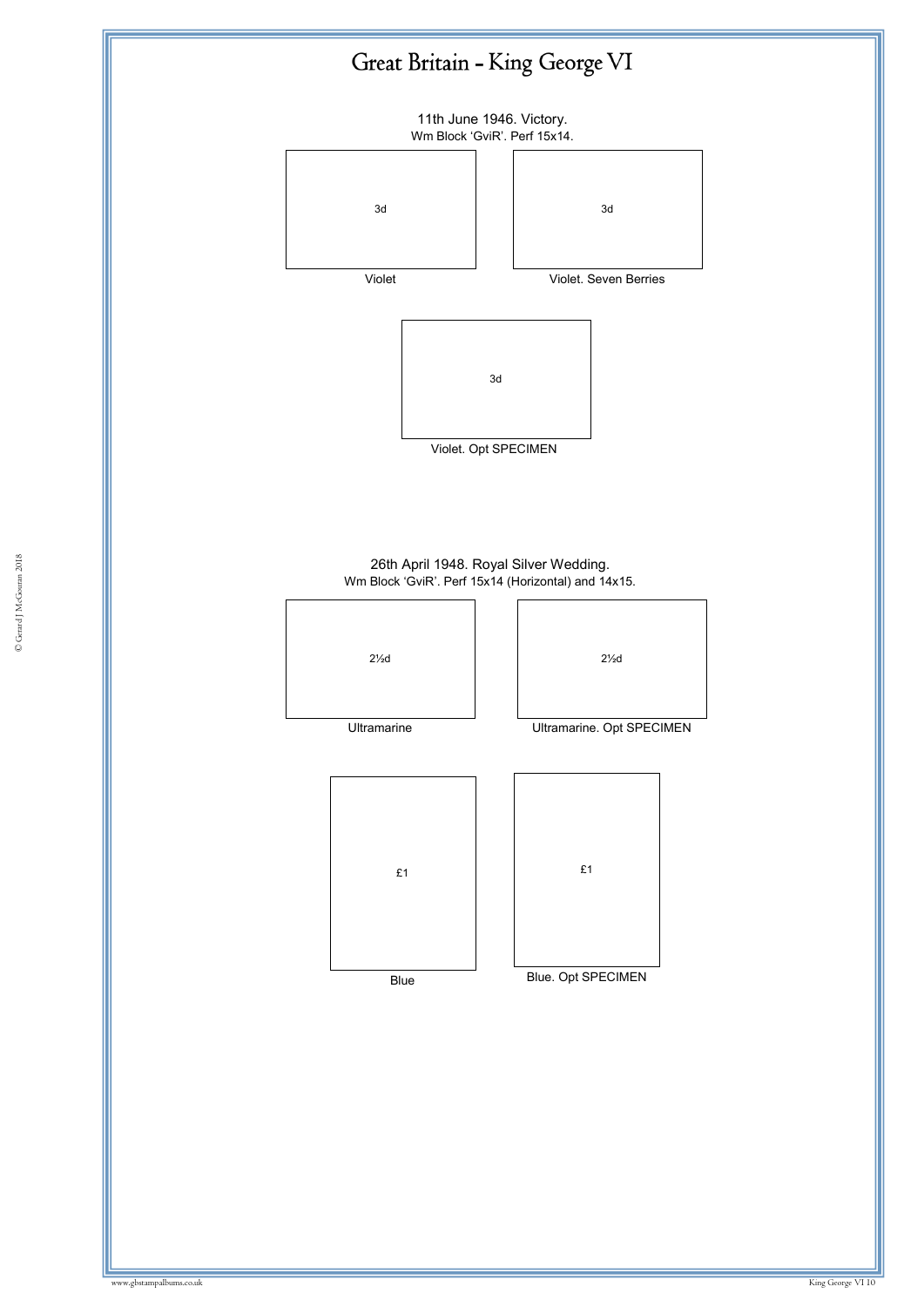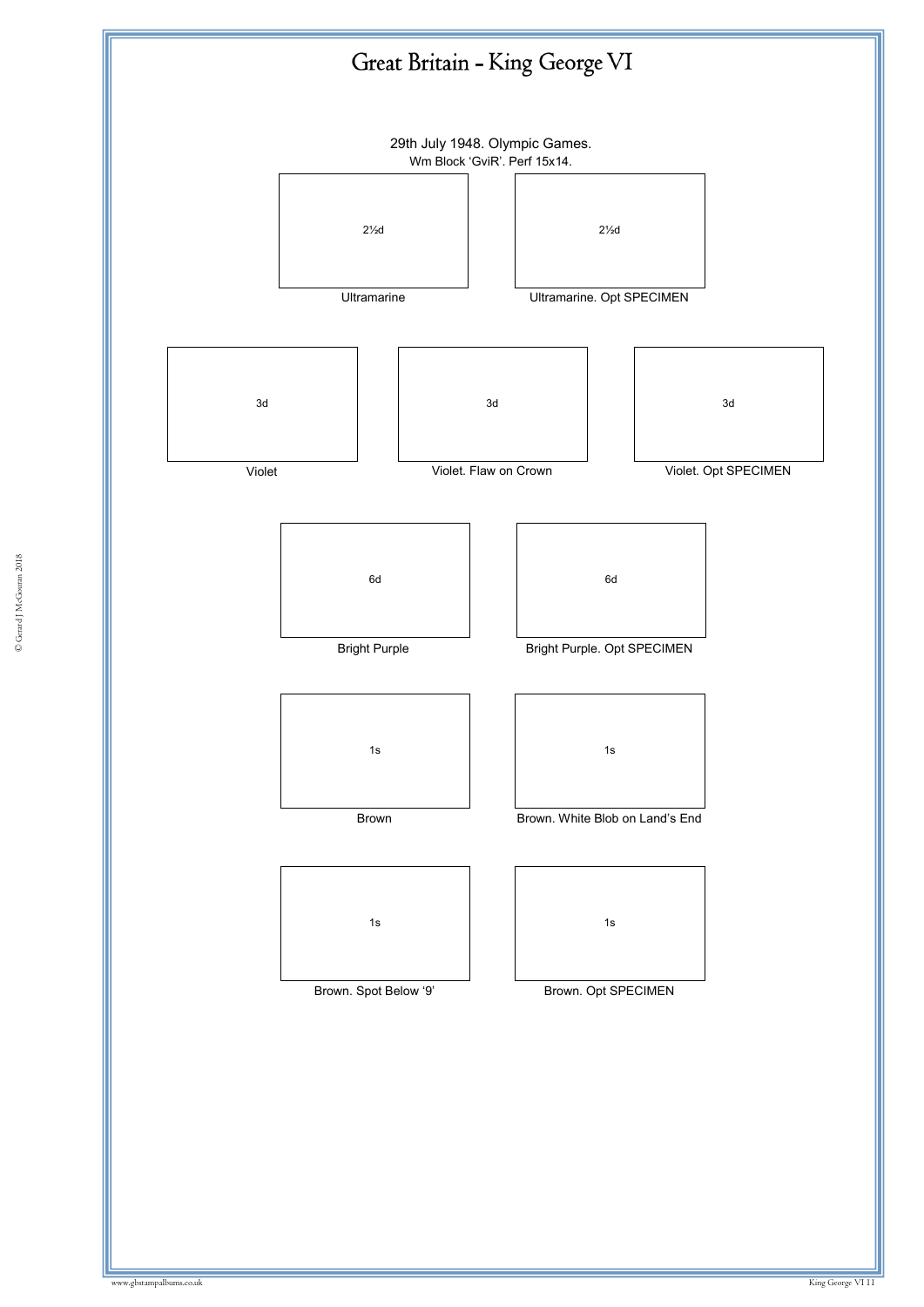

© Gerard J McGouran 2018 © Gerard J McGouran 2018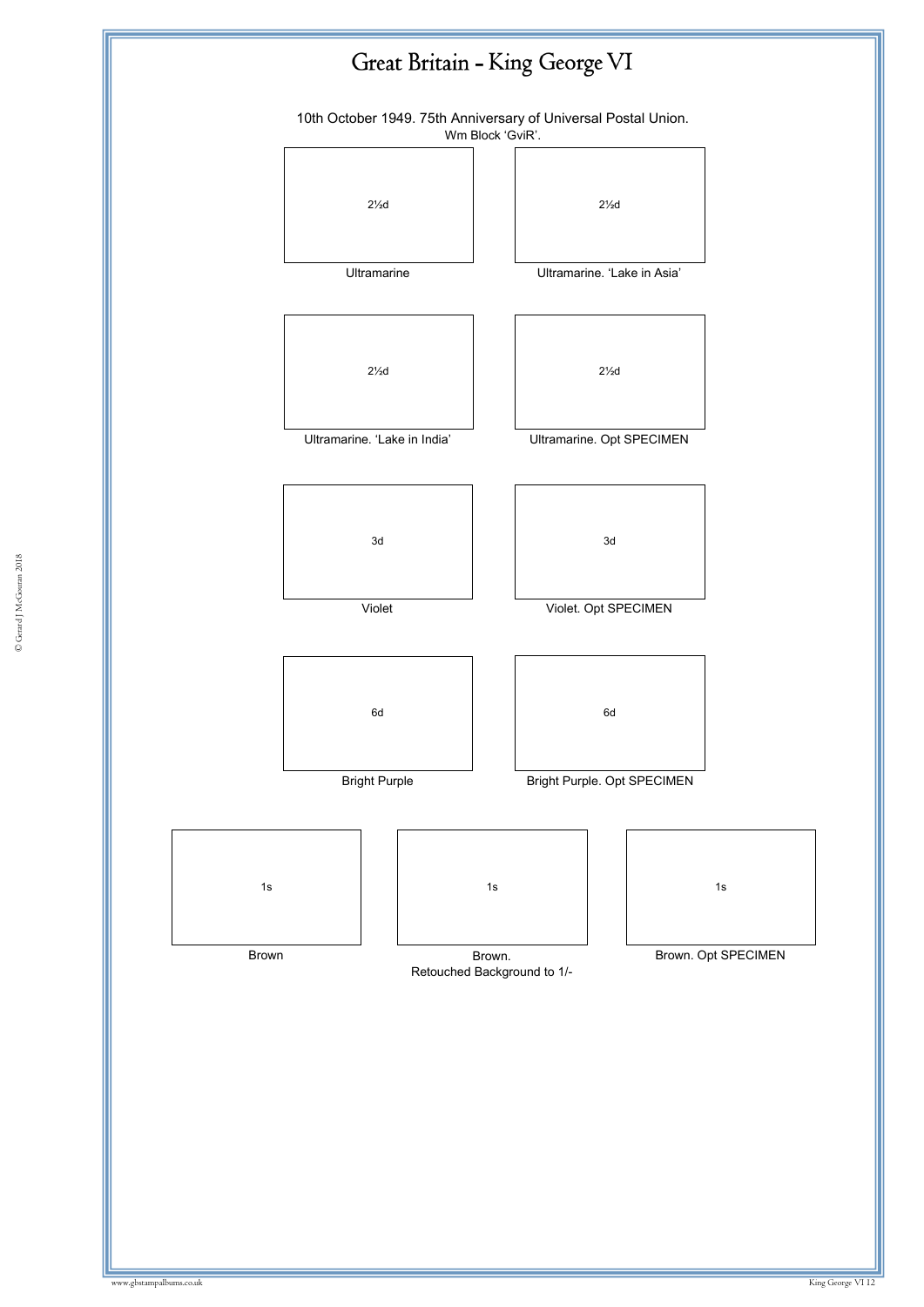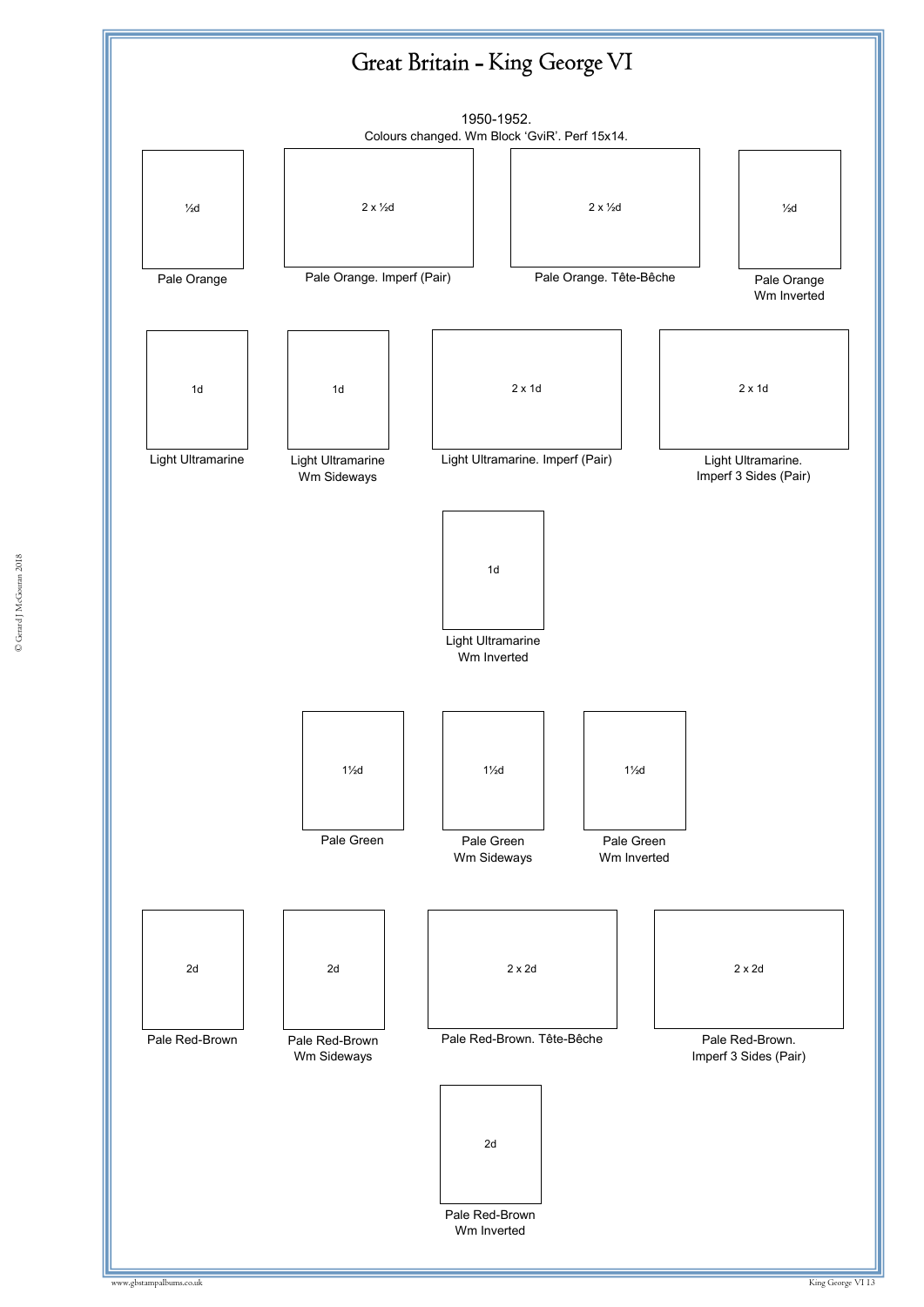